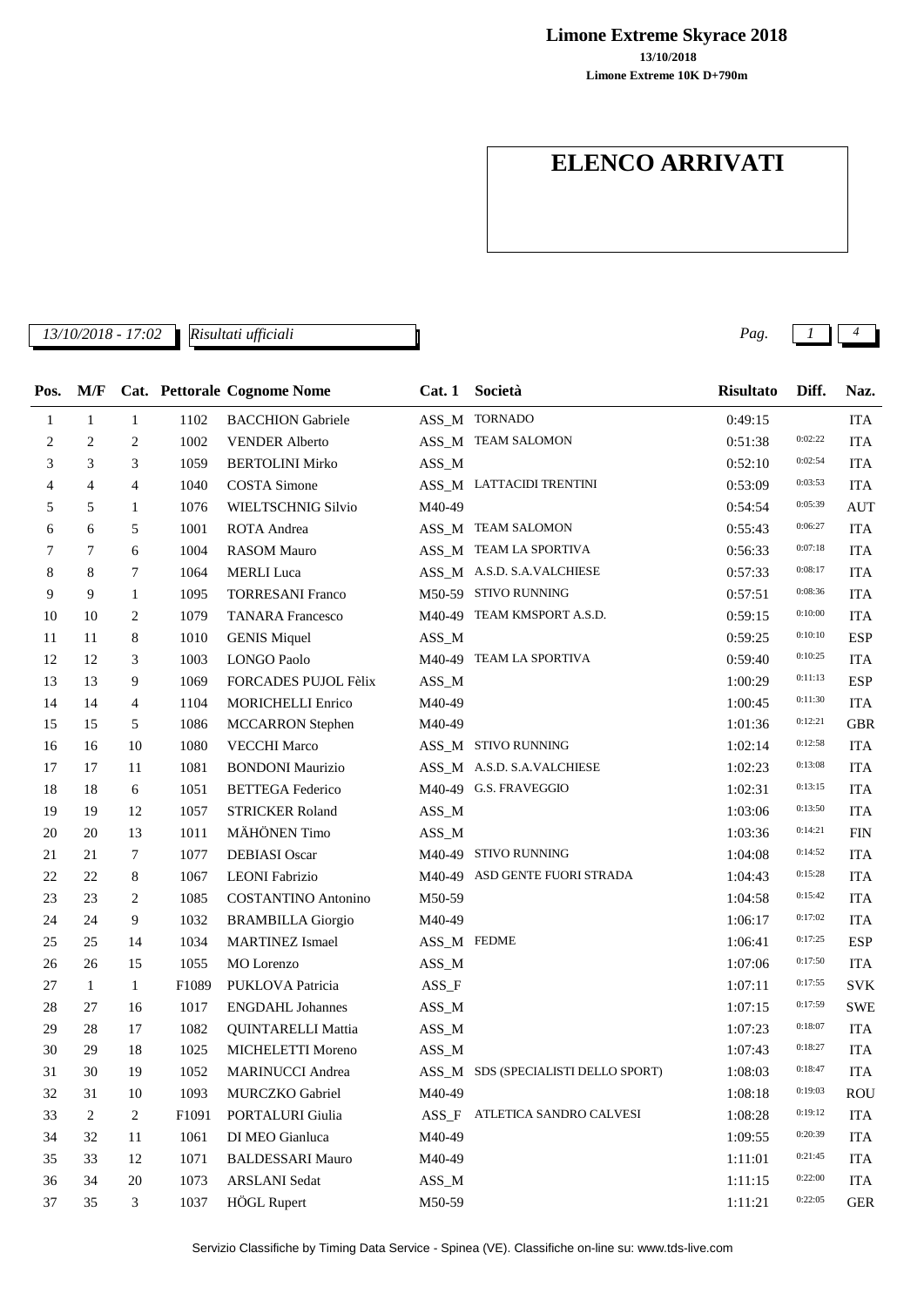*13/10/2018 - 17:02 Pag. 2 4*

*Risultati ufficiali*

| Pos. | M/F            |                |                   | Cat. Pettorale Cognome Nome | Cat.1    | Società                           | <b>Risultato</b> | Diff.   | Naz.       |
|------|----------------|----------------|-------------------|-----------------------------|----------|-----------------------------------|------------------|---------|------------|
| 38   | 36             | $\mathbf{1}$   | 1103              | <b>BERLANDA Silvano</b>     | $M60+$   | <b>ASD LIMONE SE</b>              | 1:11:33          | 0:22:17 | <b>ITA</b> |
| 39   | 3              | 3              | F1005             | VÖLKEL Sarah                | ASS_F    | <b>DYNAFIT</b>                    | 1:11:33          | 0:22:18 | <b>GER</b> |
| 40   | $\overline{4}$ | 4              | F1087             | <b>SCHREIBER Kim</b>        | $ASS_F$  |                                   | 1:11:42          | 0:22:27 | <b>GER</b> |
| 41   | 37             | 21             | 1028              | <b>BRUGNARA</b> Davide      | $ASS\_M$ |                                   | 1:11:43          | 0:22:28 | <b>ITA</b> |
| 42   | 5              | 5              | F1056             | PERACCA Elena               | ASS_F    |                                   | 1:12:16          | 0:23:00 | <b>ITA</b> |
| 43   | 38             | 13             | 1091              | FODOR Atila Florin          | M40-49   |                                   | 1:13:14          | 0:23:58 | <b>ROU</b> |
| 44   | 39             | 14             | 1015              | <b>TONIOLO</b> Stefano      | M40-49   |                                   | 1:13:20          | 0:24:04 | <b>ITA</b> |
| 45   | 40             | 22             | 1092              | <b>BALOGH</b> Emeric        | $ASS\_M$ |                                   | 1:13:45          | 0:24:30 | <b>ROU</b> |
| 46   | 41             | 23             | 1030              | NIKIFOROV Andrey            | ASS_M    |                                   | 1:13:52          | 0:24:37 | KAZ        |
| 47   | 42             | 24             | 1024              | SIMONCELLI Alessandro       | ASS_M    |                                   | 1:14:49          | 0:25:33 | <b>ITA</b> |
| 48   | 6              | $\mathbf{1}$   | F1082             | FRANZINI Silvia             | F40-49   |                                   | 1:15:16          | 0:26:01 | <b>ITA</b> |
| 49   | 7              | 6              | F1054             | DA SILVA Karen Gisel        | $ASS_F$  |                                   | 1:15:33          | 0:26:18 | <b>ITA</b> |
| 50   | 43             | 25             | 1049              | LEONARDELLI Denis           | $ASS\_M$ |                                   | 1:15:41          | 0:26:26 | <b>ITA</b> |
| 51   | 44             | 26             | 1075              | FINANZINI Manuel            | $ASS\_M$ |                                   | 1:15:47          | 0:26:31 | <b>ITA</b> |
| 52   | 45             | 27             | 1016              | <b>COLALILLO Leo</b>        | ASS_M    |                                   | 1:16:04          | 0:26:49 | <b>ITA</b> |
| 53   | 46             | $\overline{4}$ | 1060              | <b>SIMONI Riccardo</b>      | M50-59   |                                   | 1:16:12          | 0:26:56 | <b>ITA</b> |
| 54   | 47             | 15             | 1070              | PERUFFO Marco               | M40-49   |                                   | 1:16:26          | 0:27:10 | <b>ITA</b> |
| 55   | 8              | 2              | F1065             | <b>GATTO</b> Sara           | F40-49   |                                   | 1:16:26          | 0:27:10 | <b>ITA</b> |
| 56   | 9              | 7              | F1051             | <b>MORO</b> Laura           | ASS_F    |                                   | 1:16:30          | 0:27:14 | <b>ESP</b> |
| 57   | 48             | 28             | 1056              | DI COLA Giovanni            | $ASS\_M$ |                                   | 1:17:06          | 0:27:51 | <b>ITA</b> |
| 58   | 10             | 8              | F1062             | <b>POZZI Karen</b>          | $ASS_F$  | CANTÙ ATLETICA                    | 1:17:18          | 0:28:02 | <b>ITA</b> |
| 59   | 49             | 16             | 1105              | <b>LUNA Ramon</b>           | M40-49   |                                   | 1:17:29          | 0:28:13 | <b>DOM</b> |
| 60   | 50             | 17             | 1050              | FAILO Nicola                | M40-49   |                                   | 1:17:31          | 0:28:15 | <b>ITA</b> |
| 61   | 51             | 5              | 1063              | <b>BRAMATI</b> Davide       | M50-59   |                                   | 1:17:36          | 0:28:20 | <b>ITA</b> |
| 62   | 52             | 29             | 1045              | LAIN Nicolò                 | $ASS\_M$ |                                   | 1:17:42          | 0:28:26 | <b>ITA</b> |
| 63   | 53             | 30             | 1088              | <b>JALC</b> Lukas           | $ASS\_M$ |                                   | 1:17:42          | 0:28:27 | <b>SVK</b> |
| 64   | 54             | 31             | 1012              | KÖLICH Frederic             | ASS_M    |                                   | 1:18:00          | 0:28:45 | <b>AUT</b> |
| 65   | 55             | 32             | 1007              | <b>STOCKINGER Patrick</b>   | $ASS\_M$ |                                   | 1:18:01          | 0:28:45 | <b>AUT</b> |
| 66   | 56             | 18             | 1018              | <b>DAVIES</b> Elton         | M40-49   |                                   | 1:18:11          | 0:28:56 | <b>GBR</b> |
| 67   | 11             | 9              | F1006             | <b>BOFFELLI Elisa</b>       | ASS_F    | <b>DYNAFIT</b>                    | 1:18:16          | 0:29:00 | <b>ESP</b> |
| 68   | 12             | 3              |                   | F1046 REGIS Mandine         | F40-49   |                                   | 1:18:25          | 0:29:09 | <b>ITA</b> |
| 69   | 13             | 10             | F <sub>1039</sub> | FILIPPI Mariachiara         | $ASS_F$  |                                   | 1:18:52          | 0:29:36 | <b>ITA</b> |
| 70   | 14             | 11             | F1003             | PEDERIVA Carlotta           | $ASS_F$  | TEAM LA SPORTIVA                  | 1:19:36          | 0:30:20 | <b>ITA</b> |
| 71   | 57             | 19             | 1043              | <b>BERGAMINI</b> Filippo    | M40-49   |                                   | 1:19:57          | 0:30:41 | <b>ITA</b> |
| 72   | 58             | 33             | 1022              | DI GUIDA Daniel             |          | ASS_M A.S.D. LAIVES RUNNERS       | 1:20:02          | 0:30:46 | <b>ITA</b> |
| 73   | 15             | 12             | F1066             | MENARDI Susanna             | $ASS_F$  |                                   | 1:20:12          | 0:30:57 | <b>ITA</b> |
| 74   | 59             | 6              | 1008              | <b>LARCH Martin</b>         | M50-59   |                                   | 1:20:53          | 0:31:37 | <b>ITA</b> |
| 75   | 60             | 20             | 1047              | <b>GUGOLE</b> Diego         | M40-49   |                                   | 1:20:57          | 0:31:41 | <b>ITA</b> |
| 76   | 61             | 34             | 1031              | <b>BERNARDI Matteo</b>      |          | ASS_M LAIVES RUNNERS              | 1:21:51          | 0:32:36 | <b>ITA</b> |
| 77   | 62             | 21             | 1026              | KOCOUREK Lubomír            | M40-49   |                                   | 1:22:27          | 0:33:12 | <b>CZE</b> |
| 78   | 63             | 22             | 1035              | <b>GERALD Bübl</b>          | M40-49   |                                   | 1:22:38          | 0:33:22 | <b>AUT</b> |
| 79   | 64             | 35             | 1039              | FERRELLI Tiziano            |          | ASS_M S.S. LAZIO ATLETICA LEGGERA | 1:22:56          | 0:33:41 | <b>ITA</b> |
| 80   | 16             | 13             | F1031             | PLATI Arianna               | ASS_F    |                                   | 1:23:01          | 0:33:46 | <b>ITA</b> |
| 81   | 65             | 23             | 1023              | <b>FAILO Paolo</b>          | M40-49   |                                   | 1:23:23          | 0:34:07 | <b>ITA</b> |
| 82   | 17             | 14             | F1043             | <b>ANKE Boggasch</b>        | ASS_F    |                                   | 1:23:32          | 0:34:17 | <b>GER</b> |
| 83   | 66             | 7              | 1101              | <b>FEDERICI</b> Nicola      |          | M50-59 ATL. RODENGO SAIANO MICO   | 1:23:35          | 0:34:19 | <b>ITA</b> |
| 84   | 18             | 15             | F1024             | <b>ADEL Varga</b>           | ASS_F    |                                   | 1:23:42          | 0:34:26 | <b>HUN</b> |
| 85   | 19             | 16             | F1081             | <b>IORIATTI Chiara</b>      | $ASS_F$  |                                   | 1:24:19          | 0:35:03 | <b>ITA</b> |
| 86   | 20             | 17             | F1101             | DESOPO Jasmine              | ASS_F    |                                   | 1:24:25          | 0:35:09 | <b>ITA</b> |
| 87   | 67             | 36             | 1074              | <b>BEL Miloslav</b>         | $ASS\_M$ |                                   | 1:24:45          | 0:35:29 | <b>CZE</b> |
| 88   | 68             | 37             | 1094              | <b>BARRETT Paul</b>         | $ASS\_M$ |                                   | 1:25:00          | 0:35:45 | <b>FRA</b> |

Servizio Classifiche by Timing Data Service - Spinea (VE). Classifiche on-line su: www.tds-live.com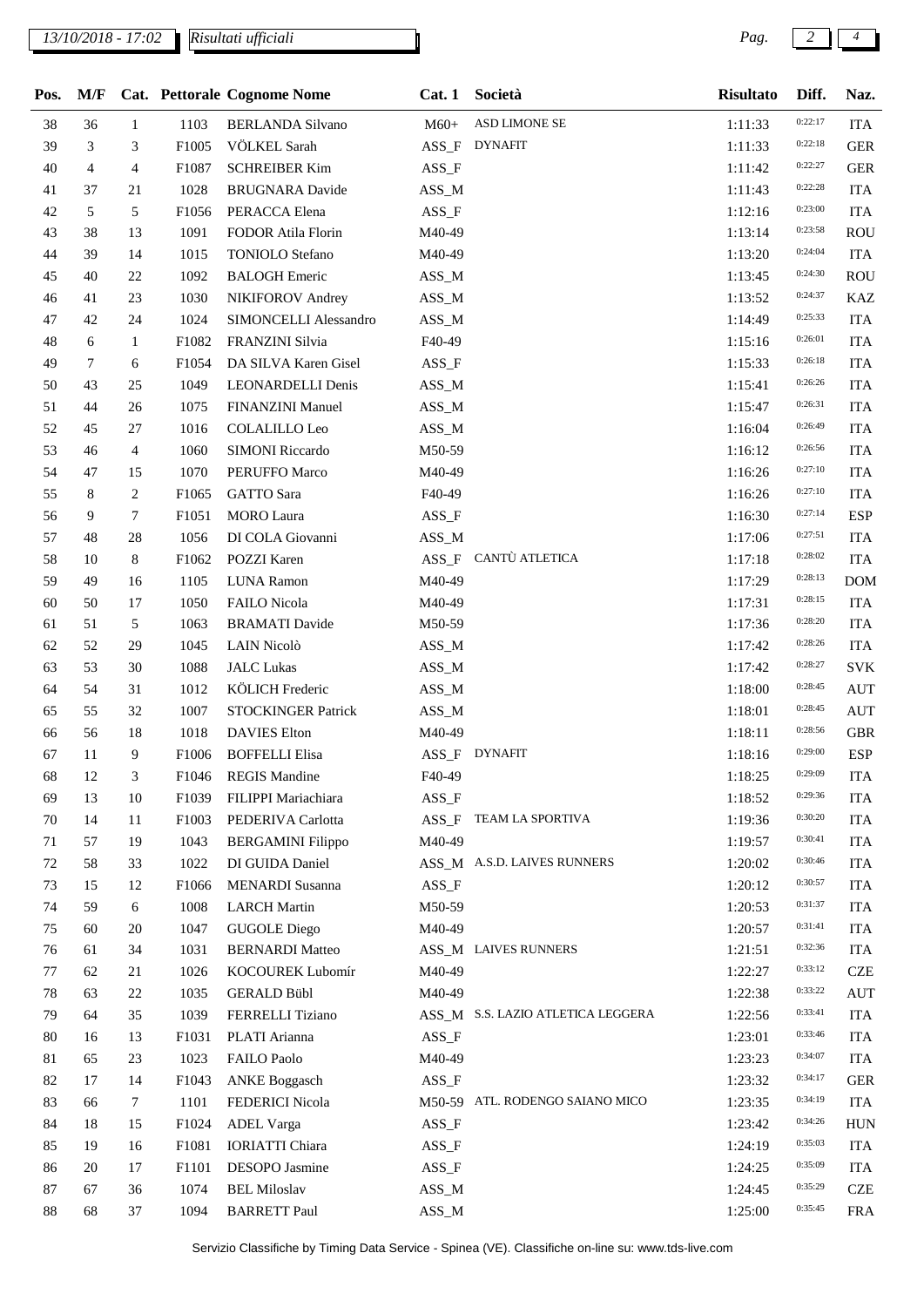## *13/10/2018 - 17:02 Pag. 3 4*

*Risultati ufficiali*

| Pos. | M/F    |                |       | <b>Cat. Pettorale Cognome Nome</b> | Cat.1    | Società                    | <b>Risultato</b> | Diff.   | Naz.       |
|------|--------|----------------|-------|------------------------------------|----------|----------------------------|------------------|---------|------------|
| 89   | $21\,$ | $\overline{4}$ | F1028 | KACZOROVA Karin                    | F40-49   |                            | 1:25:04          | 0:35:48 | <b>SVK</b> |
| 90   | 69     | 8              | 1027  | <b>VEGH Peter</b>                  | M50-59   |                            | 1:25:27          | 0:36:11 | <b>SVK</b> |
| 91   | 70     | 9              | 1019  | <b>MARTIN Michael</b>              | M50-59   |                            | 1:25:36          | 0:36:20 | <b>GBR</b> |
| 92   | 71     | 38             | 1084  | <b>VICENTINI Diego</b>             | $ASS\_M$ |                            | 1:26:09          | 0:36:53 | <b>ITA</b> |
| 93   | 22     | 5              | F1079 | CALZA' Michela                     | F40-49   |                            | 1:26:20          | 0:37:04 | <b>ITA</b> |
| 94   | 23     | 1              | F1061 | <b>GHILARDI Anna Rosa</b>          | $F60+$   | ATLETICA LUMEZZANE         | 1:26:31          | 0:37:15 | <b>ITA</b> |
| 95   | 72     | 24             | 1090  | VĂLEAN Marius-viorel               | M40-49   |                            | 1:26:44          | 0:37:29 | <b>ROU</b> |
| 96   | 24     | 18             | F1102 | <b>GNUFFI Monica</b>               | $ASS_F$  |                            | 1:26:53          | 0:37:37 | <b>ITA</b> |
| 97   | 73     | 25             | 1054  | <b>ALVISI Fabio</b>                | M40-49   |                            | 1:26:55          | 0:37:39 | <b>ITA</b> |
| 98   | 25     | 6              | F1049 | VANZO Milena                       | F40-49   |                            | 1:27:18          | 0:38:03 | <b>ITA</b> |
| 99   | 26     | 7              | F1088 | POLI Mara                          | F40-49   |                            | 1:27:29          | 0:38:13 | <b>ITA</b> |
| 100  | 74     | $\overline{c}$ | 1058  | DAMIOLI Alberto                    | $M60+$   |                            | 1:27:32          | 0:38:16 | <b>ITA</b> |
| 101  | 75     | 39             | 1066  | PICCONI Stefano                    | $ASS\_M$ |                            | 1:28:03          | 0:38:47 | <b>ITA</b> |
| 102  | 27     | $\mathbf{1}$   | F1045 | <b>PLANK</b> Ilse                  | F50-59   |                            | 1:28:36          | 0:39:20 | <b>ITA</b> |
| 103  | 28     | 19             | F1067 | <b>SBETTI Monica</b>               | $ASS_F$  | FISKY FEDERAZIONE ITALIANA | 1:28:43          | 0:39:28 | <b>ITA</b> |
| 104  | 76     | 10             | 1041  | <b>BURATTI Paolo</b>               | M50-59   |                            | 1:29:36          | 0:40:20 | <b>ITA</b> |
| 105  | 77     | 26             | 1072  | <b>ORLANDINI Flavio</b>            | M40-49   |                            | 1:29:39          | 0:40:24 | <b>ITA</b> |
| 106  | 78     | 27             | 1036  | <b>ENGELMANN Tobias Claudio</b>    | M40-49   |                            | 1:29:41          | 0:40:26 | <b>GER</b> |
| 107  | 29     | 20             | F1033 | PONTEDERA Valentina                | $ASS_F$  |                            | 1:30:06          | 0:40:50 | <b>ITA</b> |
| 108  | 30     | 21             | F1004 | <b>BSTIELER</b> Anais              | $ASS_F$  | DYNAFIT                    | 1:30:13          | 0:40:57 | SUI        |
| 109  | 31     | 8              | F1019 | PEYRAMOND Violaine                 | F40-49   |                            | 1:31:28          | 0:42:13 | <b>FRA</b> |
| 110  | 32     | 22             | F1040 | <b>GIACOMINI Clara</b>             | $ASS_F$  |                            | 1:31:49          | 0:42:33 | <b>ITA</b> |
| 111  | 33     | 23             | F1057 | MANTOVAN Chiara                    | $ASS_F$  |                            | 1:31:56          | 0:42:40 | <b>ITA</b> |
| 112  | 34     | 24             | F1050 | PILATI Arianna                     | $ASS_F$  |                            | 1:33:04          | 0:43:49 | <b>ITA</b> |
| 113  | 35     | 25             | F1058 | GAVA Mara                          | $ASS_F$  |                            | 1:33:27          | 0:44:11 | <b>ITA</b> |
| 114  | 79     | 28             | 1020  | <b>GRAY</b> Geoffrey               | M40-49   |                            | 1:33:37          | 0:44:22 | <b>GBR</b> |
| 115  | 80     | 40             | 1013  | <b>DUNN Phil</b>                   | $ASS\_M$ |                            | 1:34:01          | 0:44:46 | <b>GBR</b> |
| 116  | 36     | 9              | F1078 | SANNICOLO' Katia                   | F40-49   |                            | 1:34:33          | 0:45:17 | <b>ITA</b> |
| 117  | 37     | 26             | F1074 | PIOL Lisa                          | $ASS_F$  |                            | 1:34:36          | 0:45:21 | <b>ITA</b> |
| 118  | 38     | $27\,$         | F1071 | <b>MORI</b> Irene                  | $ASS_F$  |                            | 1:35:02          | 0:45:47 | <b>ITA</b> |
| 119  | 39     | 28             | F1034 | REITE Ida                          | $ASS_F$  |                            | 1:35:24          | 0:46:08 | <b>NOR</b> |
| 120  | 40     | 10             | F1084 | MIORANDI Melanie                   | F40-49   |                            | 1:36:16          | 0:47:00 | <b>ITA</b> |
| 121  | 41     | 11             | F1075 | <b>GUERINI</b> Silvia              | F40-49   | OLIMPIC SWIM PRO ASD       | 1:36:45          | 0:47:30 | <b>ITA</b> |
| 122  | 81     | 29             | 1044  | DELL'AGLIO Michele                 | M40-49   |                            | 1:36:46          | 0:47:30 | <b>ITA</b> |
| 123  | 42     | 2              | F1027 | HALASOVA Viera                     | F50-59   |                            | 1:37:20          | 0:48:05 | <b>SVK</b> |
| 124  | 43     | 29             | F1076 | PRATO Elena                        | $ASS_F$  |                            | 1:37:49          | 0:48:33 | <b>ITA</b> |
| 125  | 44     | 30             | F1055 | CAPEZZUOLI Flaminia                | $ASS_F$  |                            | 1:38:23          | 0:49:08 | <b>ITA</b> |
| 126  | 45     | 31             | F1022 | <b>KROKEN</b> Sigrid               | $ASS_F$  |                            | 1:38:38          | 0:49:23 | <b>NOR</b> |
| 127  | 82     | 41             | 1087  | <b>BERETTA Mirco</b>               | $ASS\_M$ |                            | 1:39:08          | 0:49:53 | <b>ITA</b> |
| 128  | 83     | 30             | 1038  | <b>HATCHER Gary</b>                | M40-49   |                            | 1:39:29          | 0:50:14 | <b>GBR</b> |
| 129  | 46     | 32             | F1035 | <b>BOSI</b> Stefania               | $ASS_F$  |                            | 1:39:38          | 0:50:22 | <b>ITA</b> |
| 130  | 47     | 33             | F1032 | SKÖLDBERG Maria                    | ASS_F    |                            | 1:40:02          | 0:50:47 | <b>SWE</b> |
| 131  | 48     | 12             | F1077 | <b>SAVINO Rita</b>                 | F40-49   |                            | 1:40:38          | 0:51:22 | <b>ITA</b> |
| 132  | 49     | 13             | F1048 | <b>BREITSAMETER Dagmar</b>         | F40-49   |                            | 1:40:48          | 0:51:32 | <b>GER</b> |
| 133  | 50     | 14             | F1072 | ANGUITA FREIXA Montserrat          | F40-49   |                            | 1:41:04          | 0:51:48 | <b>ESP</b> |
| 134  | 51     | 15             | F1012 | <b>TRENTI Roberta</b>              | F40-49   |                            | 1:41:35          | 0:52:19 | <b>ITA</b> |
| 135  | 84     | 31             | 1089  | MASTELLINI Gianluca                | M40-49   |                            | 1:42:59          | 0:53:43 | <b>ITA</b> |
| 136  | 85     | 32             | 1083  | <b>RIZNYK</b> Petro                | M40-49   |                            | 1:43:06          | 0:53:51 | <b>UKR</b> |
| 137  | 86     | 33             | 1078  | <b>BRIGUGLIO Claudio</b>           | M40-49   |                            | 1:43:51          | 0:54:36 | <b>ITA</b> |
|      | 87     |                |       |                                    |          |                            |                  | 0:54:48 |            |
| 138  |        | 42             | 1068  | <b>TONESI Francesco</b>            | $ASS\_M$ |                            | 1:44:04          | 0:55:13 | <b>ITA</b> |
| 139  | 52     | 34             | F1011 | LUPSOR Andreea                     | $ASS_F$  |                            | 1:44:29          |         | <b>ROU</b> |